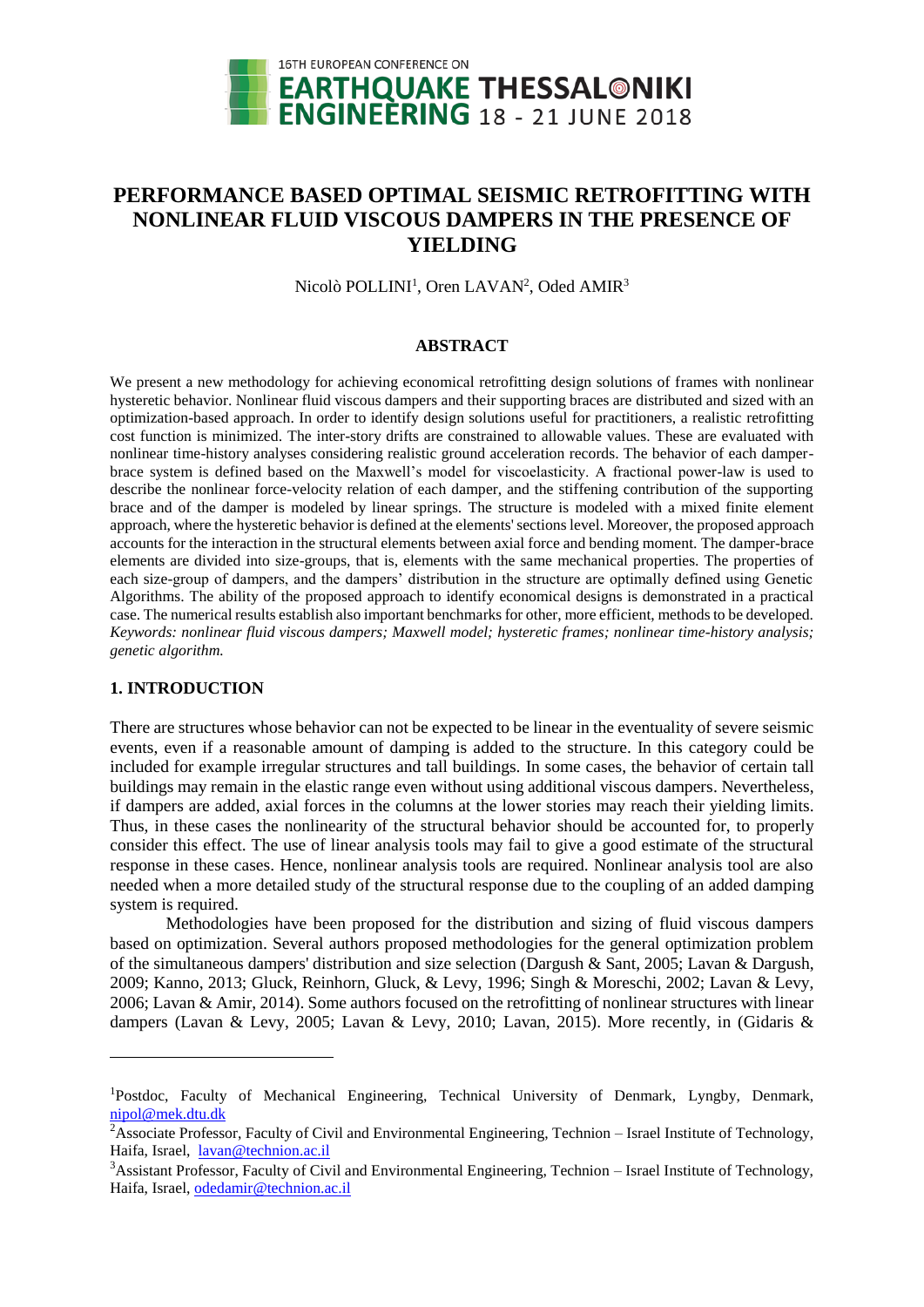Taflanidis, 2015) an optimization-based approach for the minimization of the life-cycle cost for nonlinear structures with nonlinear dampers was discussed. There, a probabilistic approach was adopted for estimating the life-cycle cost, and a stochastic approach was used to optimize the systems considered. However, the dampers were modeled as pure dashpots, disregarding any stiffening contribution of the supporting braces and of the dampers.

In general, dampers are connected to the structure and to a supporting brace, and often, the assumption of 'infinitely stiff' braces is made. As a matter of fact, braces have an upper limit in terms of their stiffness. Considering a finite stiffness of the brace could significantly affect the damper-brace mechanical behavior (Akcelyan, Lignos, Hikino, & Nakashima, 2016). In recent work, a nonlinear behavior of the viscous dampers was considered (Dall'Asta, Scozzese, Ragni, & Tubaldi, 2017; Tubaldi, Barbato, & Dall'Asta, 2014; Tubaldi, Ragni, & Dall'Asta, 2015), including also in some cases the stiffening effect of the supporting braces and the dampers (Pollini, Lavan, & Amir, 2017; Pollini, Lavan, & Amir, 2017). The results discussed in this paper constitute an additional contribution to the retrofitting problem of nonlinear structures with nonlinear fluid viscous dampers, through a practical and effective optimization-based approach. In fact, from a computational point of view it represents the most demanding type of seismic retrofitting problem, due to its nonlinearity. The coupling between the structure and the added damping system require more sophisticated analysis tools. Additionally, large scale structures are characterized by large numbers of design variables such as those related to the dampers' size and placement in the structure.

Herein, we will consider damper-brace elements made of two linear springs and a nonlinear dashpot in series. Thus, it will be possible to account for the stiffness of the braces and of the dampers, and for the damping property of the viscous dampers. As in the previous application, here too the realistic retrofitting cost presented in (Pollini, Lavan, & Amir, 2017) is minimized. The dampers and their supporting braces are distributed in given structures and sized, selecting their sizes from a limited set of available size-groups. Each size-group is characterized by damper-brace elements with the same mechanical properties. The size-groups are limited in number to achieve final practical designs, but their properties are not predefined and are optimized simultaneously within a single problem formulation. Inter-story drifts are constrained to allowable values. These are evaluated with nonlinear time-history analyses considering realistic ground motions. The structure is modeled with a mixed finite element approach, where the hysteretic behavior is defined at the elements' sections level. Moreover, the proposed approach accounts for the interaction in the structural elements between axial force and bending moment. The problem is formulated as a mixed-integer optimization problem, and it is solved with Genetic Algorithms (GA).

# **2. Governing Equations**

In the following section, we first present the model considered for the definition of the damper-brace behavior and the relative equations. Then, we recall the equations of motion for a structure with nonlinear behavior and equipped with nonlinear fluid viscous dampers, and subject to a realistic ground motion acceleration.

## 2.1 Damper-brace system characterization

In this work, we consider damper-brace systems made of two springs and a dashpot in series, as shown in [Figure](#page-1-0) 1, (Oohara & Kasai, 2002).



Figure 1 Stiffening and damping contributes of the damper-brace system

<span id="page-1-0"></span>The first spring accounts for the stiffness of the supporting brace, while the second for the stiffness of the damper. Last, the dashpot accounts for the damping property of each damper. The two springs are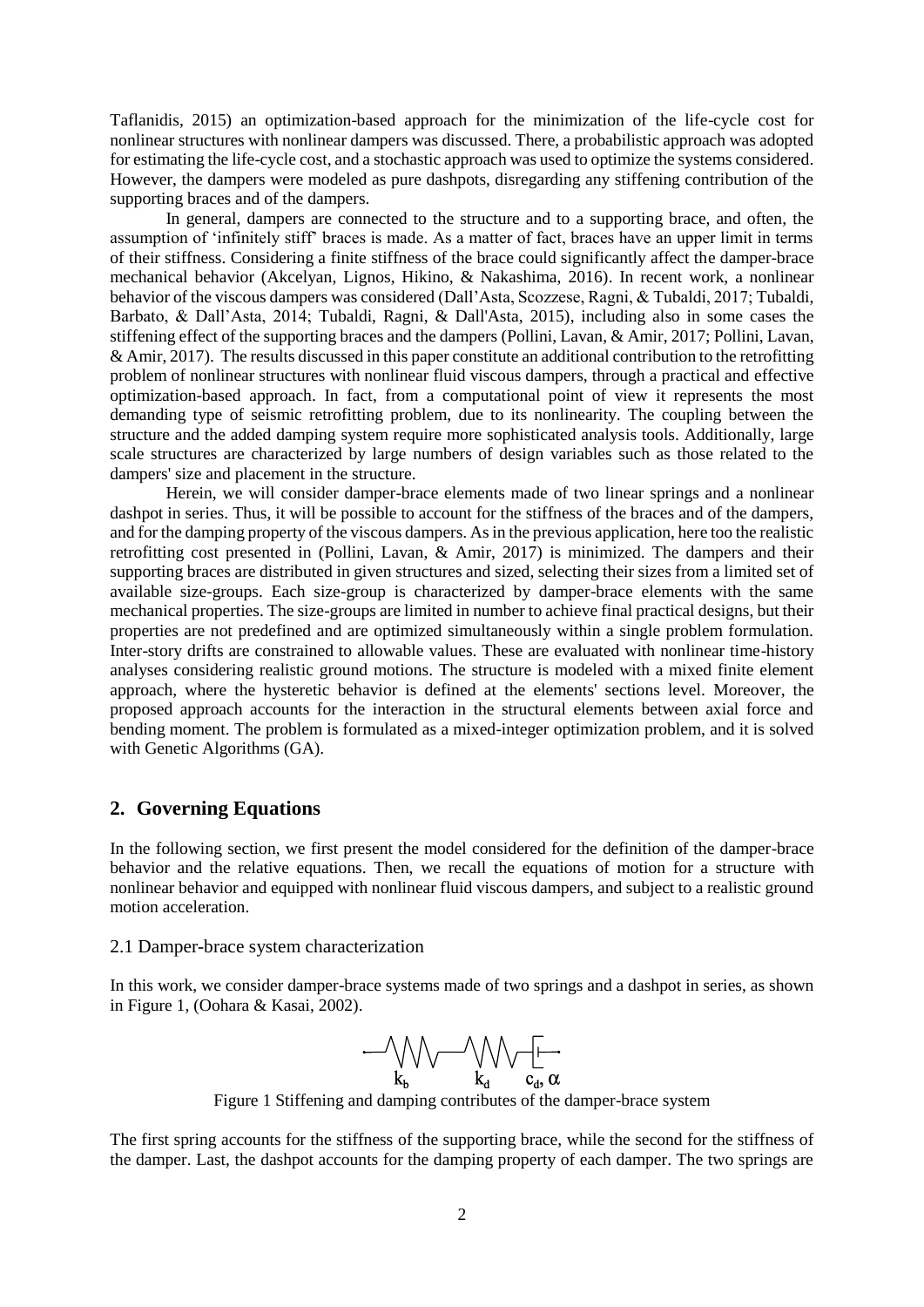modeled with a linear force-displacement behavior, while a fractional power law defines the dashpot force-velocity behavior:

$$
f_b = k_b u_b
$$
  
\n
$$
f_d = k_d u_d
$$
  
\n
$$
f_d = c_d \text{sign}(\dot{u}_d) |\dot{u}_d|^\alpha
$$
\n(1)

where  $f_b$  is the force in the brace, and  $f_d$  is the force in the damper;  $k_b$  is the brace stiffness,  $k_d$  the damper stiffness, and  $c_d$  its damping coefficient;  $u_b$  is the elongation of the brace,  $u_d$  the elongation of the damper, and  $\dot{u}_d$  the relative velocity between the ends of the damper. The exponent  $0 \le \alpha \le 1$  characterizes the nonlinear behavior of the dashpot. For  $\alpha$  equal to one the damper is linear, while for  $\alpha$  that tends to zero the formulation mimics the behavior of a friction damper. The exponent  $\alpha$  significantly affects the computational effort required for integrating the equations of motion. The algorithm for the time-history analysis developed by the authors and used in this work successfully solved the equations of motion for values of α between 0.1 and 1. Herein we will consider α equal to 0.35, as in (Akçelyan & Lignos, 2015). Because of equilibrium, the forces in the damper and in the brace are equal  $(f_b = f_d)$ . It follows that:

$$
k_b u_b = k_d u_d = c_d \text{sign}(\dot{u}_d) |\dot{u}_d|^\alpha \tag{2}
$$

The axial stiffness of a brace can be easily calculated. The stiffness contribution of a fluid viscous damper, on the contrary, is far less intuitive. It depends in fact on:

- 1. The stiffness of the metal parts of the damper from one end to the other;
- 2. The stiffness of the fluid column inside the damper;
- 3. The expansion of the damper cylinder under pressure (which makes the fluid seem more compressible).

Among the three components mentioned above, the second is the more complex to be defined. The fluid under pressure behaves according to its bulk modulus curve, which is nonlinear. However, dampers of a single manufacturer typically have their peak forces at similar limit pressures, and in general they are also made of the same materials. Thanks to this, many of the variables drop out. As a result, the end to end stiffness of a fluid viscous damper, as tested by Taylor Devices (Taylor, 2015), is such that it will reach its rated force at approximately 3% of its rated stroke from the centered position. This defines the stiffness of the damper that can be considered as a constant property of the device.

The ratio between the damping coefficient of a damper and the stiffness of the damper and the brace is very important in the solution of the equations of motion. In fact, it affects the computational effort and the complexity of the integration technique required in each time step. This is particularly true in the case of nonlinear fluid viscous dampers. For this reason, we define a priori the ratio between the damping coefficient of the damper and the equivalent stiffness resulting from the brace and the damper, as discussed in (Pollini, Lavan, & Amir, 2017).

Once the ratio  $\rho$  is defined, we can express  $k_{eq}$  as:

$$
k_{eq} = pc_d \tag{3}
$$

Therefore, for each damper-brace element the damping coefficient  $c_d$  is the design variable, for a given ratio  $ρ$  and exponent  $α$  [\(Figure](#page-2-0) 2).



Figure 2 Equivalent Maxwell's model for the brace-damper system

# <span id="page-2-0"></span>2.2 Equations of motion

We consider generic planar frames subject to a realistic ground motion. The structures are modeled with beam finite element with nonlinear hysteretic behavior. The nonlinear behavior is defined at the element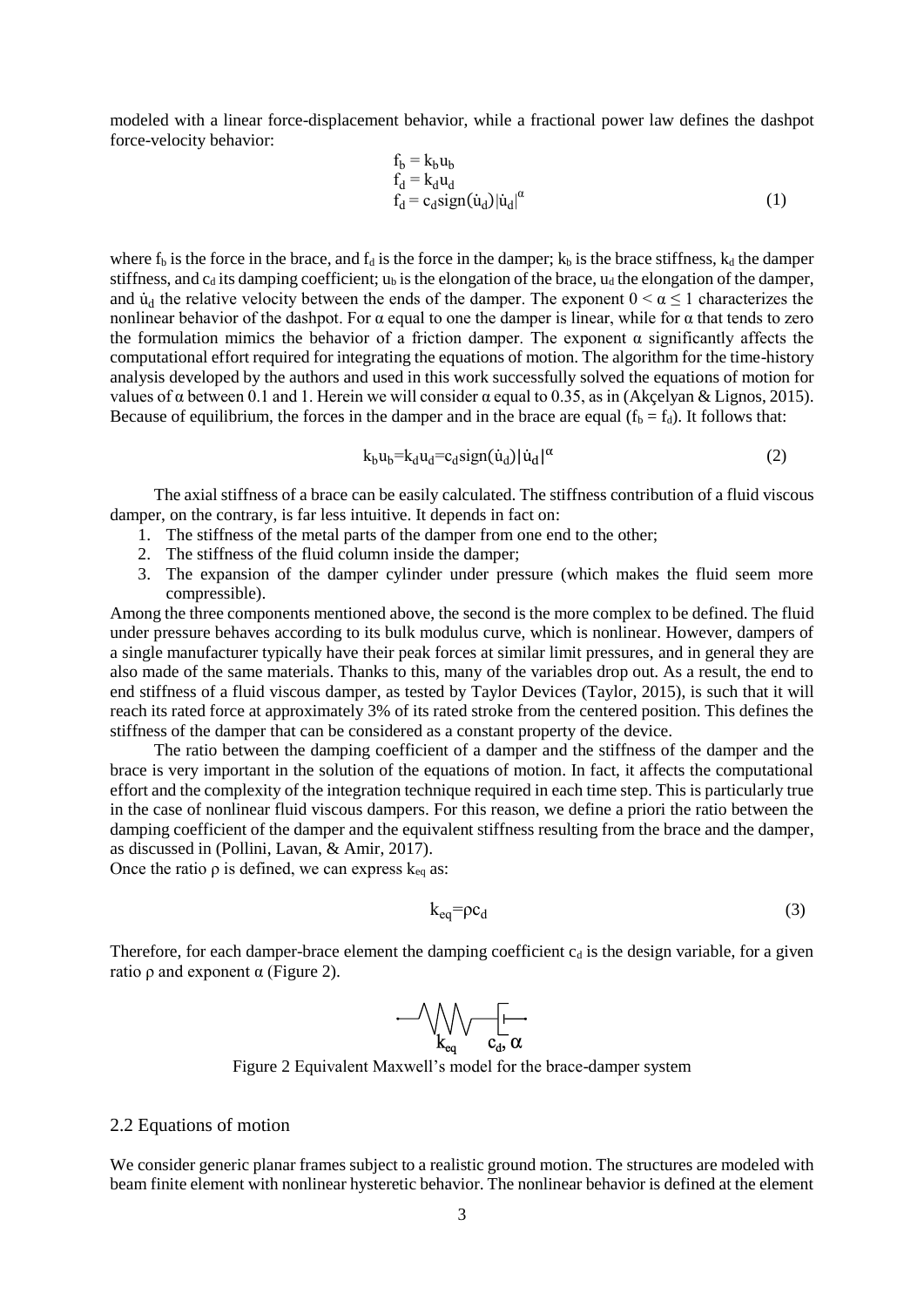sections level in terms of a hysteretic moment curvature relation (i.e. M-χ) as in (Sivaselvan & Reinhorn, 2000). Nonlinear damper-brace elements are distributed in predefined potential locations of the structure. They all share the same ratio  $\rho$ , and exponent  $\alpha$ , that have been already presented in Sec. 2.1. Each damper is characterized by a specific damping coefficient  $c_d$ . The responses of interest are evaluated with nonlinear time-history analyses. In each time-step, the yielding moment of each element is updated based on the element axial force calculated at the previous time-step. For each point *t* in time, the dynamic behavior of a structure with  $N_{\text{dof}}$  degrees of freedom and  $N_{\text{d}}$  potential location for dampers is defined by the following set of equations of motion:

<span id="page-3-0"></span>
$$
\mathbf{M}\ddot{\mathbf{u}}(t) + \mathbf{C}_s \dot{\mathbf{u}}(t) + \mathbf{F}_s(t) + \mathbf{T}_d^T \mathbf{f}_d(t) = -\mathbf{M} \mathbf{e} a_g(t)
$$
\n
$$
\dot{\mathbf{f}}_d(t) = D(\mathbf{k}_{eq}) \left[ \mathbf{T} \dot{\mathbf{u}}(t) \sin(\beta) - \left( D(\mathbf{c}_d)^{-1} D(|\mathbf{f}_d(t)|) \right)^{\frac{1}{\alpha}} \text{sign}(\mathbf{f}_d(t)) \right]
$$
\n(4)

In Eq. [\(4\):](#page-3-0) **M** is the mass matrix;  $C_s$  is the inherent damping matrix;  $\mathbf{u}(t)$  is the displacement vector of the degrees of freedom;  $\mathbf{f}_d(t)$  is the vector of the resisting forces of the dampers;  $\mathbf{F}_s(t)$  is the vector of the resisting forces of the structure; **e** is the location vector that defines the location of the excitation; and  $a<sub>g</sub>(t)$  is the ground acceleration. D( $\cdot$ ) is an operator that transforms a vector into a diagonal matrix, and a diagonal matrix into a vector (as the *diag* MATLAB function does). The matrix  $T_d$  is a transformation matrix, that transforms the global coordinates for the displacements and velocities (**u**, **u**̇) into local coordinates (**d**, ḋ), namely inter-story drifts and velocities.

In order to be solved, the problem is first discretized in time, and then solved with the Newmarkβ method. In particular, in each time step the equilibrium is achieved by means of an iterative procedure. In this procedure, in each step the dampers' forces are approximated with a fourth-order explicit Runge-Kutta method, as suggested in (Oohara & Kasai, 2002; Pollini, Lavan, & Amir, 2017). For more details on Runge-Kutta methods please refer to (Quarteroni, Sacco, & Saleri, 2010). The structural response is then corrected with the Newton-Raphson method (Spacone, Ciampi, & Filippou, 1992). The iterative procedure stops when the residual forces are sufficiently small.

# **3. Optimization problem formulation**

In this paper, we formulate and solve the problem for the optimal distribution and sizing of nonlinear fluid viscous dampers. A realistic retrofitting cost function is minimized while selected structural performance indices are limited to maximum allowable values. The dampers are chosen from two available size-groups, and distributed in potential locations of a given structure. The properties of each size-group are also optimized and not predefined. Thus, in this section we present the design variables involved in the problem formulation, the new retrofitting cost function, and the constrained performance indexes.

#### 3.1 Design variables

The goal is to size and distribute up to  $N_d$  nonlinear fluid viscous dampers in predefined potential locations of a given frame. They can be chosen out of two available size-groups, where for size-group we intend a group of dampers with the same characteristics. In each location, we allow the algorithm to distribute as many as two damper. Therefore, we have to determine  $2N_d$  damping coefficients  $c_{di}$ , that are collected in the vector **c**<sub>d</sub>. The vector of damping coefficients is defined as follows:

<span id="page-3-1"></span>
$$
\mathbf{c}_{d} = \overline{\mathbf{c}}_{d} D(\mathbf{x}_{1}) \big( \mathbf{y}_{1} \mathbf{1} + (\mathbf{y}_{2} - \mathbf{y}_{1}) \mathbf{x}_{2} \big) \tag{5}
$$

In Eq. [\(5\)](#page-3-1): *D*() is the diagonal operator which transforms a vector into a diagonal matrix; **1** is the unit vector;  $\bar{c}_d$  represents the maximum damping coefficient available, and it is defined a priori. The vector **x**<sup>1</sup> has binary entries representing the existence of a damper in each potential locations. In particular, a value of zero in the *i*-th entry of the vector will mean that in the location *i* there is no damper, while a value of one that there is a damper. Also  $\mathbf{x}_2$  is a vector with binary entries, representing the association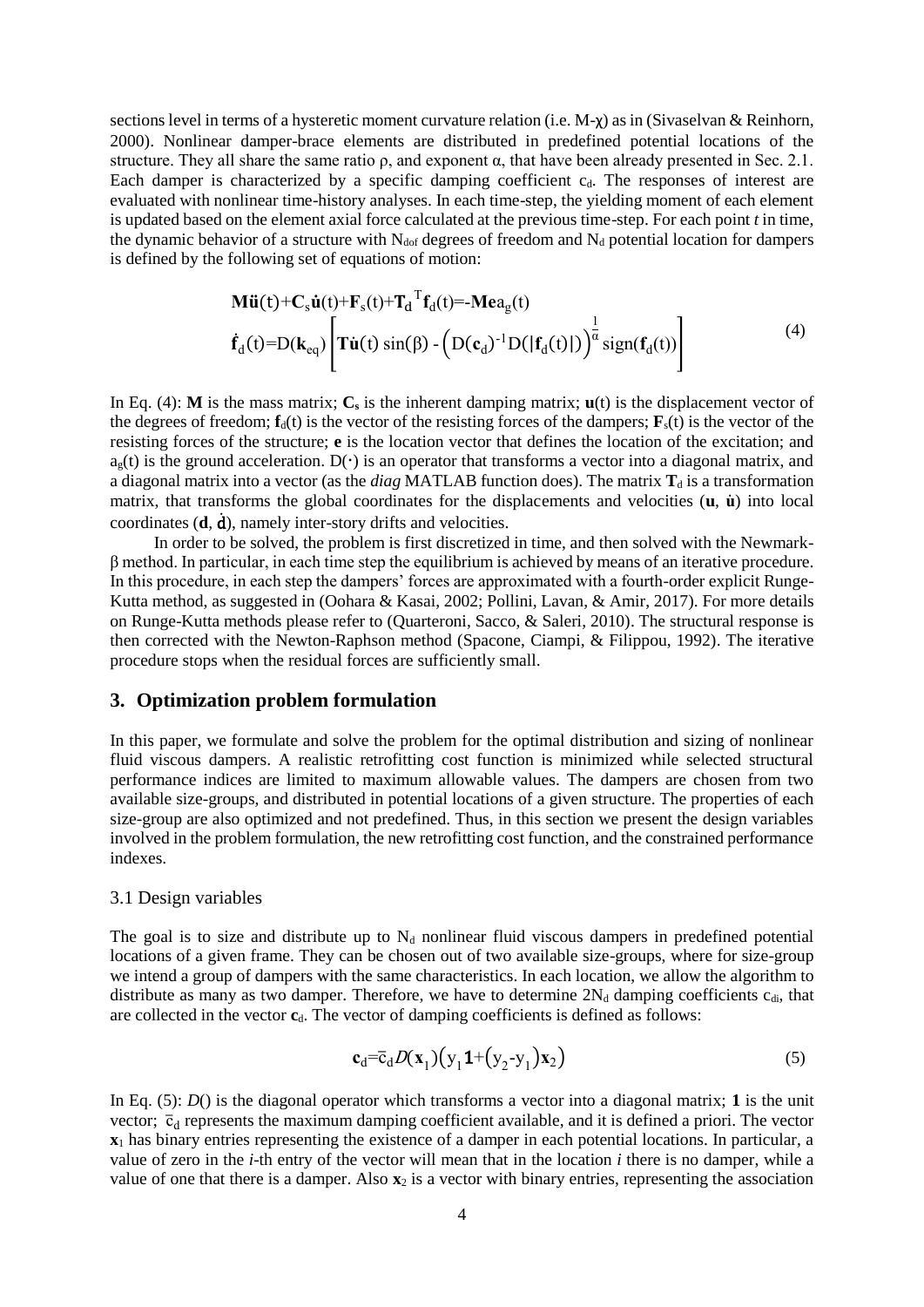of each existing damper to one of the two available size-groups. In the case of  $x_{2i}$  equal to zero, the damper in the *i*-th location belongs to the first size-group. In the case of  $x_{2i}$  equal to one, the damper in the *i*-th location belongs to the second size-group. We should also mention that the dimensions of the vectors  $c_d$ ,  $\mathbf{x}_1$ , and  $\mathbf{x}_2$  are  $2N_d \times 1$ . The two available damping coefficients that define the two size-groups are:

<span id="page-4-0"></span>
$$
c_{d1} = \overline{c}_d y_1, \quad c_{d2} = \overline{c}_d y_2 \tag{6}
$$

In Eq.  $(6)$ ,  $y_1$  and  $y_2$  are two continuous design variables that scale the maximum available damping coefficient  $\bar{c}_d$ . Last, it should be noted that the design indirectly extends also to the dampers' supporting braces through the parameter ρ, as it has already been illustrated in Sec. 2.1.

#### 3.2 Cost function

One of the main contributions of the present work consists in minimizing a realistic retrofitting cost function. The cost function is inspired by the one presented in (Pollini, Lavan, & Amir, 2017). Therefore, also in this case the cost function J consists of three cost components:

$$
J=J_1+J_m+J_p\tag{7}
$$

The first cost component  $J_1$  represents the cost associated with the number of locations in which dampers are installed. We allow the algorithm to allocate as many as two dampers in each potential location; hence, this component includes all costs associated with the preparation of the structure for the damper installation and the architectural constraint that this installation will represent. Moreover, in case of retrofitting, it can also account for the removal of existing nonstructural components. The first component of the cost is defined as follows:

$$
\mathbf{J}_1 = \mathbf{C}_1^{\mathrm{T}} \mathbf{x}_1 \tag{8}
$$

where  $C_1$  is a  $2N_d \times 1$  vector in which the *i*-th component is a cost component related to the *i*-th component of  $\mathbf{x}_1$ . The vector  $\mathbf{C}_1$  is the sum of two components that account for the costs of placing the first (i.e.  $\mathbf{C}_{11}$ ) and second (i.e.  $C_2$ ) damper in each potential location as in (Pollini, Lavan, & Amir, 2016).

The second cost component,  $J_m$ , represents the manufacturing cost of the dampers. In principle, the manufacturing cost of viscous dampers depends on the peak stroke and on the square root of the peak force of the most loaded damper of each size-groups. We assume, in fact, that all dampers of a specific size-group are designed so to have the same capacity. Since we are constraining inter-story drifts, also the peak stroke of the dampers is indirectly limited. As a consequence, it does not affect significantly the cost. Therefore, the manufacturing cost is defined as the square root of the peak force of the most loaded damper from each size-group, multiplied by the number of dampers of each sizegroup. Formally, it is written as follows:

$$
J_{m} = C_{m} \left\{ \mathbf{x}_{1}^{T} (1-\mathbf{x}_{2}) \left[ \max(\hat{\mathbf{f}}_{d1}) \right]^{0.5} + \mathbf{x}_{1}^{T} \mathbf{x}_{2} \left[ \max(\hat{\mathbf{f}}_{d2}) \right]^{0.5} \right\}
$$
(9)

where  $C_m$  is a scalar cost component which gives the desired proportion between  $J_m$  and the other cost components, and:

<span id="page-4-2"></span><span id="page-4-1"></span>
$$
\hat{\mathbf{f}}_{d1} = D(\mathbf{1} - \mathbf{x}_2) \hat{\mathbf{f}}_d \n\hat{\mathbf{f}}_{d2} = D(\mathbf{x}_2) \hat{\mathbf{f}}_d \n\hat{\mathbf{f}}_d = \max_t (|\mathbf{f}_d(t)|)
$$
\n(10)

 $\hat{f}_d$  is the vector of the peak forces in time for all dampers; the vector  $\hat{f}_{d1}$  has the components of  $\hat{f}_d$  which belongs to dampers of the first size-group, while  $\hat{f}_{d2}$  those of the second size-group. It should be noted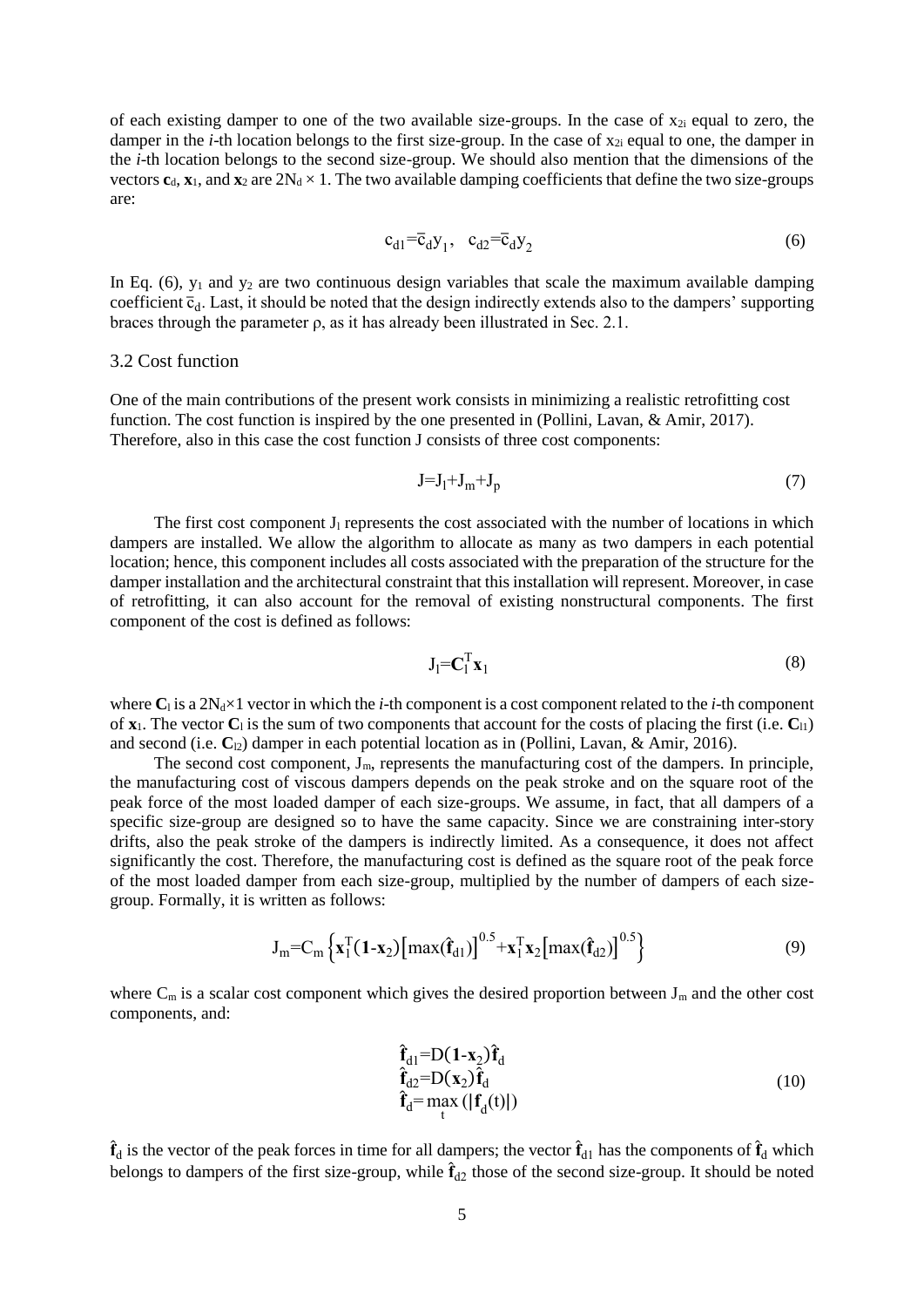that the *max* function in Eq. [\(9\)](#page-4-1) refers to the components of the vectors  $\hat{\mathbf{f}}_{d1}$  and  $\hat{\mathbf{f}}_{d2}$ , and the result is a scalar. On the contrary, in Eq. [\(10\)](#page-4-2) the *max* function refers to the maximum absolute value in time for each component of the vector  $f_d(t)$ , and the result is a vector.

Modern seismic codes require to test one damper prototype for each size-group so to verify its force-velocity behavior. As a results, we consider an additional cost component,  $J_p$ . This component is formulated so that the number of different size-groups of dampers used for retrofitting should be minimized:

$$
\mathbf{J}_{\mathbf{p}} = \mathbf{C}_{\mathbf{p}} \left[ \mathbf{H} \left( \mathbf{x}_1^{\mathrm{T}} \mathbf{x}_2 \right) + \mathbf{H} \left( \mathbf{x}_1^{\mathrm{T}} \left( \mathbf{1} - \mathbf{x}_2 \right) \right) \right] \tag{11}
$$

where  $C_p$  is the cost of prototype testing and design. The function H is the Heaviside step function:

$$
H(x) = \begin{cases} 1 & \text{for } x > 0 \\ 0 & \text{for } x = 0 \end{cases}
$$
 (12)

We observe that:

- If all dampers are of the first size then  $J_p$  will be equal to  $C_p \times [0+1]$ ;
- If all dampers are of the second size then  $J_p$  will be equal to  $C_p \times [1+0]$ ;
- In case dampers of both size exist then  $J_p$  will be equal to  $C_p \times [1+1]$ .

# 3.3 Performance index

We are now considering the seismic retrofitting of hysteretic frames using nonlinear fluid viscous dampers. As in (Pollini, Lavan, & Amir, 2017), here too inter-story drifts are used as an appropriate measure of both structural and nonstructural damage levels. Moreover, by limiting the inter-story drifts it is possible to constrain the response of the structure to a linear behavior. This can be done by limiting the inter-story drifts to the value of drift for which yielding occurs. In particular, the peak inter-story drift normalized by the allowable value is chosen as the local performance index for 2-D frames:

$$
d_{ci} = \max_{t} (|d_i(t)/d_{\text{allow,i}}|) \le 1 \ \forall i=1,\dots,N_{\text{drifts}} \tag{13}
$$

where  $d_i(t)$  is the inter-story drift *i* at time t;  $d_{\text{allow}}$  its maximum allowable value; and  $N_{\text{drifts}}$  is the number of drifts to be constrained.

#### 3.4 Mixed-integer optimization problem

At this point, we presented all the ingredients of our optimization problem. The following is its mixedinteger formulation:

<span id="page-5-0"></span>
$$
\min_{\mathbf{x}_1, \mathbf{x}_2, \mathbf{y}_1, \mathbf{y}_2} J = J_1 + J_m + J_p
$$
\ns.t.:  $d_{c,i} = \max_{t} (|d_i(t)/d_{\text{allow},i}|) \le 1 \forall i=1,...,N_{\text{drifts}}$   
\n
$$
x_{1,k} = \{0,1\} \text{ for } k=1,...,2N_d
$$
\n
$$
x_{2,k} = \{0,1\} \text{ for } k=1,...,2N_d
$$
\n
$$
0 \le y_1 < y_2 \le 1
$$
\nwith:  $\text{Mü}(t) + C_s \dot{\mathbf{u}}(t) + \mathbf{F}_s(t) + \mathbf{T}_d^T \mathbf{f}_d(t) = -\text{Mea}_g(t)$   
\n
$$
\dot{\mathbf{f}}_d(t) = D(\mathbf{k}_{eq}) \left[ \text{T}\dot{\mathbf{u}}(t) \sin(\beta) - \left( D(\mathbf{c}_d)^{-1} D(|\mathbf{f}_d(t)|) \right)^{\frac{1}{\alpha}} \text{sign}(\mathbf{f}_d(t)) \right]
$$
\n
$$
\mathbf{u}(0) = \mathbf{u}_0, \dot{\mathbf{u}}(0) = \dot{\mathbf{u}}_0, \mathbf{F}_s(0) = \mathbf{F}_{s0}, \mathbf{f}_d(0) = \mathbf{f}_{d0}
$$
\n(14)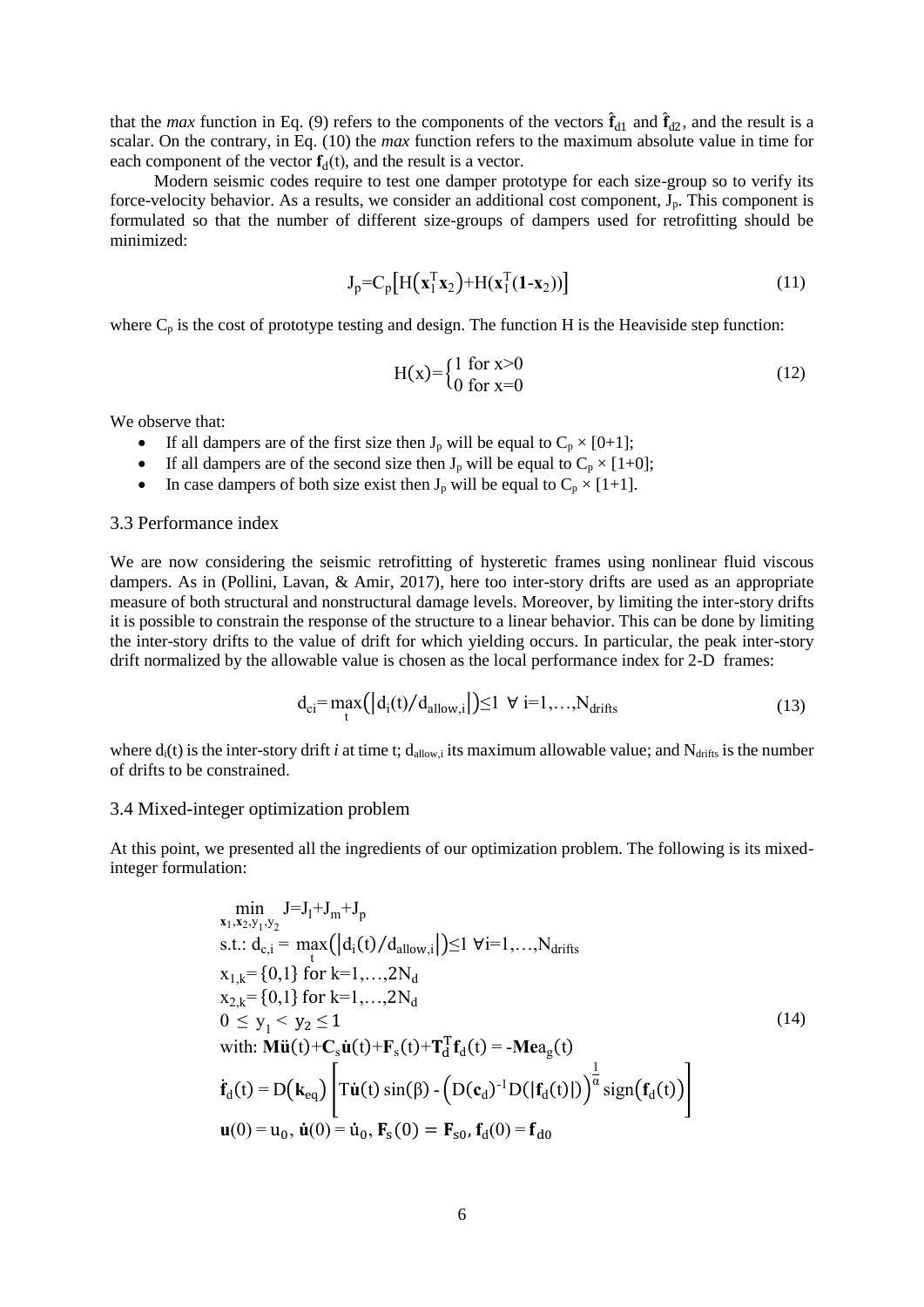For optimizing the distribution and size of a single damper size-group, only the  $\mathbf{x}_1$  and  $\mathbf{y}_1$  variables are necessary, thus it can be seen as a particular case of the two-damper size-group optimization. The problem [\(14\)](#page-5-0) has been solved with a GA. The results will be presented in Sec. 4.

# **4. NUMERICAL EXAMPLE**

In the following section, we present and discuss a numerical application. The results have been obtained by optimizing a realistic plane frame. It should be noted that, even though the numerical results refer to a 2D frame, the approach presented herein could be extended to the case of 3D structures with no particular additional modifications. The mixed-integer problem formulation presented previously has been solved using MATLAB's built-in GA. In particular, we consider the north-south moment resisting frame of a nine-story benchmark building presented in (Ohtori, Christenson, Spencer, & Dyke, 2004). The details of the frame can be found in (Ohtori, Christenson, Spencer, & Dyke, 2004). For this example, the coefficient  $\rho$  of the damper-brace elements was defined according to the procedure presented in (Pollini, Lavan, & Amir, 2017). However, after numerical tests it was noticed that assigning the same parameter ρ to all the dampers did not give the desired results. The dampers of higher stories tended to behave more as spring element due to the participation of higher modes in the vibration of the higher stories. For this reason, we modified the procedure discussed (Pollini, Lavan, & Amir, 2017), and we considered in the tuning procedure the first three modes of vibration of the structure. In particular, we considered  $\omega_1$  for the dampers in locations 1-3,  $\omega_2$  for the dampers in locations 4-6, and  $\omega_3$  for the dampers in locations 7-9. Additionally, since the stories had different heights they were also subjected to different values of allowable inter-story drifts. Thus, we assigned to the damper-brace elements four different values of the parameters ρ depending on their location in the structure. With respect to the scheme of [Figure 4,](#page-7-0) the parameters ρ are assigned as in [Table 1](#page-6-0) .

<span id="page-6-0"></span>

| Table 1 Values of the parameters $\rho$ assigned to the dampers |          |    |    |  |    |    |    |    |    |  |  |
|-----------------------------------------------------------------|----------|----|----|--|----|----|----|----|----|--|--|
| <b>Damper</b><br>location                                       |          |    |    |  |    |    |    |    |    |  |  |
| Value<br>of o                                                   | $\rho_1$ | ρ2 | ρ2 |  | P3 | P3 | Q4 | D4 | P4 |  |  |

In [Table 1,](#page-6-0)  $p_1=0.5690$ ,  $p_2=0.5194$ ,  $p_3=0.8838$ , and  $p_4=1.1389$ . Regarding the ground motion acceleration, out of the ensemble LA 10% in 50 years (National Information Service for Earthquake Engineering , 2013), LA05 was considered acting in the horizontal direction since it proved to cause the largest interstory drift in the frame without dampers. The ground acceleration record considered is plotted in [Figure](#page-6-1)  [3.](#page-6-1)



Figure 3 LA05 ground acceleration record, from the ensemble LA 10% in 50 years

<span id="page-6-1"></span>In this example, we considered 5% of critical damping for the first and the fifth modes in order to build the Rayleigh damping matrix of the structures. In [Table 2](#page-7-1) the numerical values of several parameters involved in the problem formulation are presented. It should be noted that the cost components different from zero of the vector  $\mathbf{C}_{11}$ , and  $\mathbf{C}_{12}$  were all equal in the numerical experiments.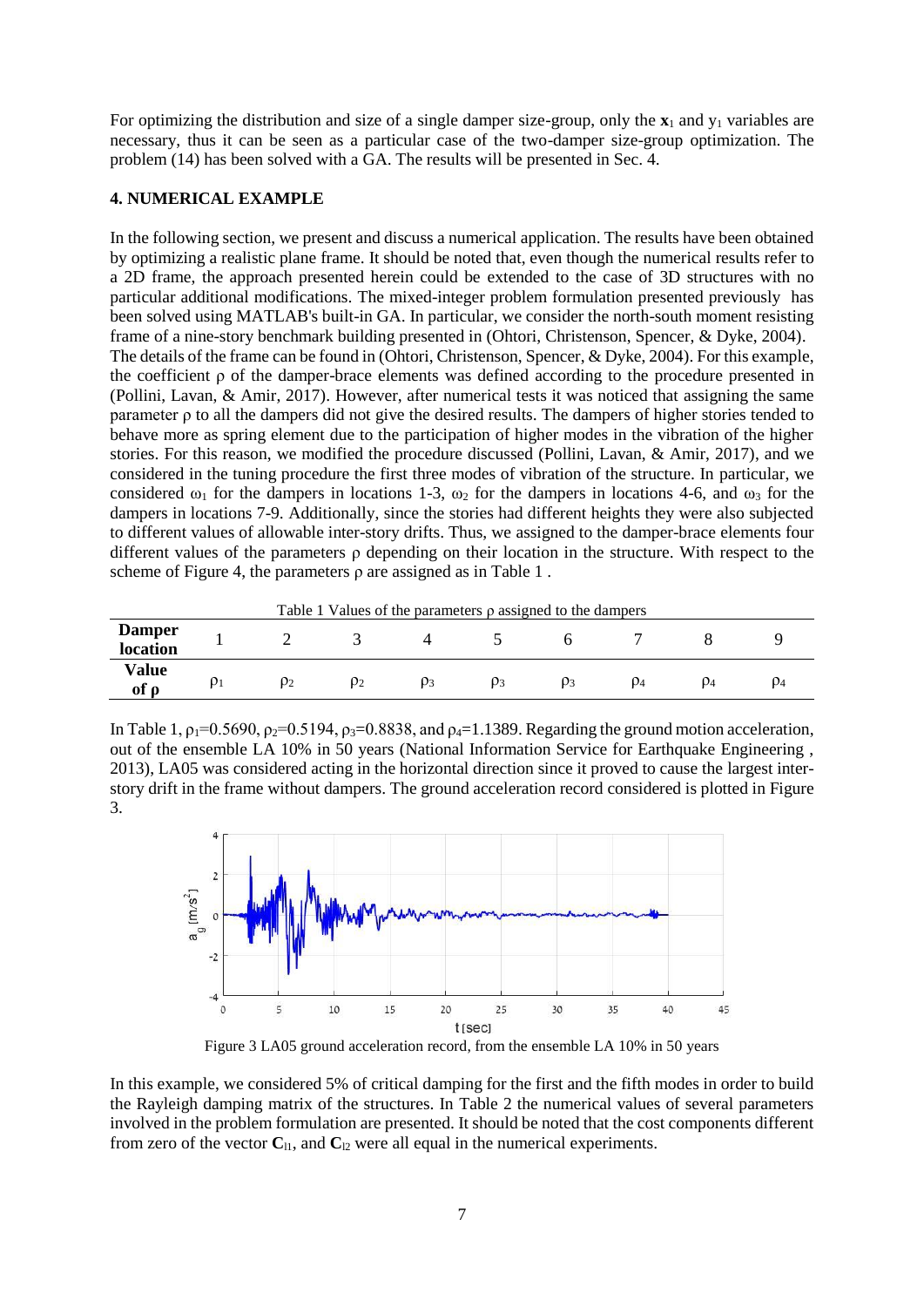<span id="page-7-1"></span>

| Table 2 Values of the parameters used in the numerical examples. h is the story height |                |                                                    |  |    |    |                |    |  |  |  |  |
|----------------------------------------------------------------------------------------|----------------|----------------------------------------------------|--|----|----|----------------|----|--|--|--|--|
| <b>Parameter</b>                                                                       | $a_{allow}$    |                                                    |  |    |    | $- m$          | ◡╖ |  |  |  |  |
|                                                                                        | [as h]         | $\left[\mathrm{kN}(s/\mathrm{mm})^{\alpha}\right]$ |  | ו# | 「# | $1/kN^{0.5}$ ] | 「# |  |  |  |  |
| Value                                                                                  | $^{\prime}100$ | 500                                                |  | 00 |    |                |    |  |  |  |  |

In the GA implementation, the population size was set to 350. In order to guarantee the convergence of the algorithm to a global optimum with high probability, five different analyses were performed, of which the best solution was chosen. In this case we defined two criteria for convergence: The first halts the algorithm when the number of generations (i.e. iterations) reaches the maximum number allowable Generations - 500; The second halts the algorithm when the weighted average relative change in the best fitness function value over StallGenLimit generations is less than or equal to TolFun. StallGenLimit is an integer set to 50, and TolFun is a positive scalar set to  $10^{-6}$ .



Figure 4 Potential locations for dampers in the nine-story moment resisting frame.

<span id="page-7-0"></span>With GA, the analysis that led to the best solution converged after 73 iterations (approximately 4 days for the single GA analysis using 12 CPUs on a computer cluster hosted and maintained by the Division for Computing and Information Systems at the Technion - Israel Institute of Technology), leading to a final distribution of dampers characterized by only one damping coefficient:  $\bar{c}_2$  =497.49 [kN(s/mm)<sup>a</sup>], and a final cost J=923.04. The optimized distribution and damper sizes obtained is shown in [Figure 6.](#page-8-0) In [Figure 5](#page-7-2) we show the response of the structure with the optimized distribution of dampers in terms of inter-story drift versus time. In particular, we show the response of the second inter-story drift (i.e.  $d_2(t)$ ) since it has the largest peak value in time compared to the other drifts constrained, and it reaches the maximum allowable value.



<span id="page-7-2"></span>Figure 5 Response of the second inter-story drift (i.e.  $d_2(t)$ ) of the structure with the optimized distribution of dampers. The dashed line represents the maximum allowable value of the drift at location 2 (i.e. 3.96 cm)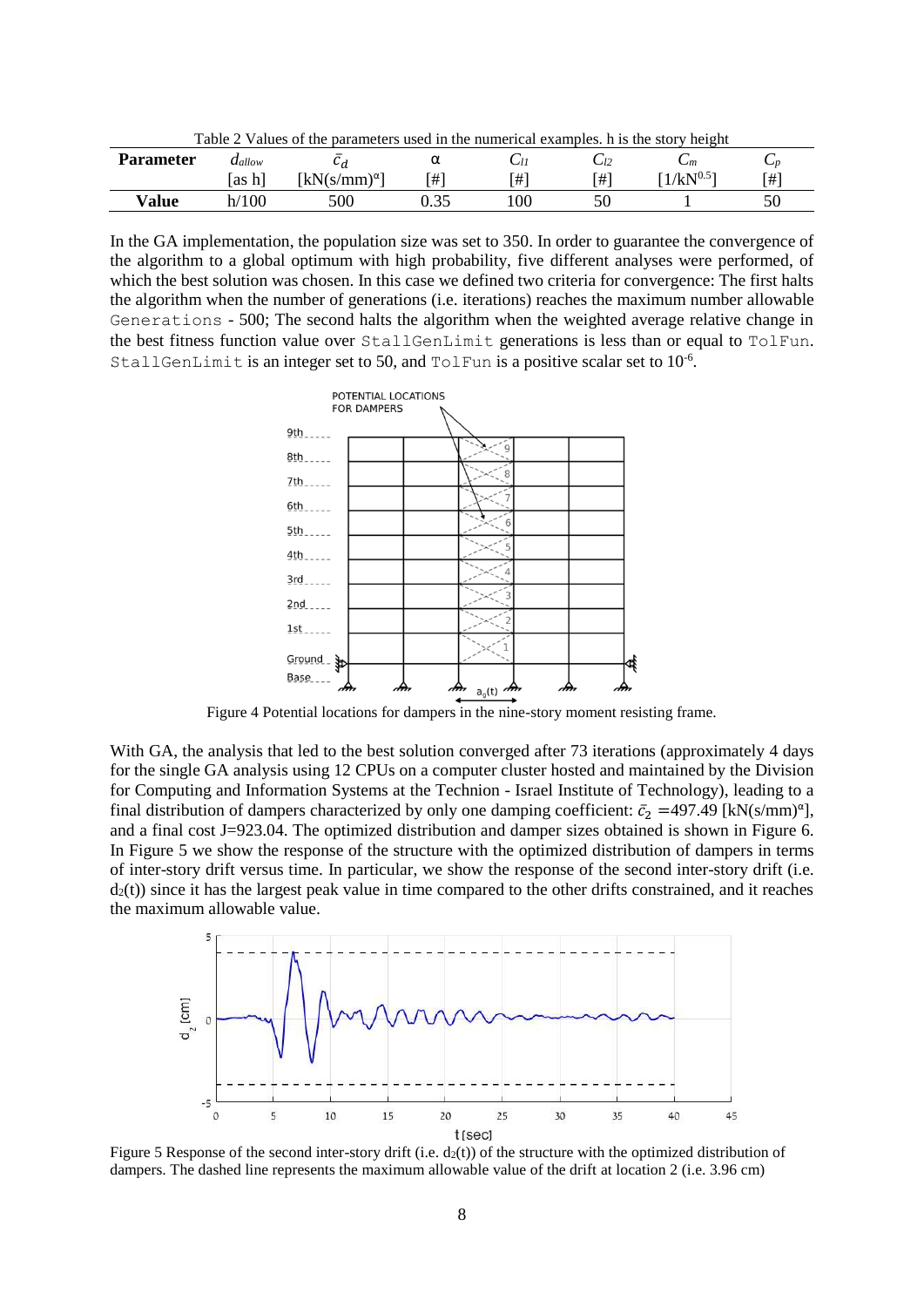

<span id="page-8-0"></span>Figure 6 Final damping distribution having 9 potential locations for dampers. Locations 1, 2, 3, 4, and 8 are actually occupied by dampers in the final solution. Only one size-group of dampers is actually present in the solution:  $\bar{c}_2$  =497.49 [kN(s/mm)<sup> $\alpha$ </sup>]

# **5. CONCLUSIONS**

In this paper we presented a novel, effective formulation for the minimum-cost seismic retrofitting of hysteretic nonlinear structures with nonlinear fluid viscous dampers. The objective function of the optimization problem is the retrofitting cost function, and it is made of three components: The cost associated with the installation of a damper in a specific location in the frame; The manufacturing cost of the dampers; The cost of prototype design and testing. The dampers are modelled with a nonlinear force-velocity behavior defined by a fractional power law. Their interaction with the supporting members and the structure is accounted based on the Maxwell's model for viscoelasticity. The interstory drifts are evaluated with nonlinear time-history, and constrained to an allowable value. The structure is modeled with a mixed finite element approach, where the hysteretic behavior is defined at the elements' sections level. In the proposed approach we account also for the interaction in the structural elements between axial force and bending moment.

Main contribution of the present work is the new optimization problem formulation, that addresses the seismic retrofitting of nonlinear structures with nonlinear fluid viscous. As a result, we can provide practitioners with an effective performance-based design tool for the seismic retrofitting of generic structures subject to realistic ground motions. The results presented herein show the effectiveness of the presented approach in a realistic design case. In particular, in the example the algorithm identified minimum cost design solutions for the given structural performance limitations. Additionally, the work presented in this paper, including the nonlinear damper-brace model, the problem formulation and the results attained, provide an important foundation for further developments on the subject. These will focus on increasing the computational efficiency by solving the problem with a gradient-based optimization approach.

# **6. ACKNOWLEDGMENTS**

The research presented in this paper was founded by the Israeli Ministry of Science, Technology and Space. The authors gratefully acknowledge this financial support.

# **7. REFERENCES**

- Akçelyan, S., & Lignos, D. G. (2015). *Dynamic Analyses of 1-Story Moment Frame with Viscous Dampers*. Retrieved from OpenSeesWiki.
- Akcelyan, S., Lignos, D. G., Hikino, T., & Nakashima, M. (2016). Evaluation of simplified and stateof-the-art analysis procedures for steel frame buildings equipped with supplemental damping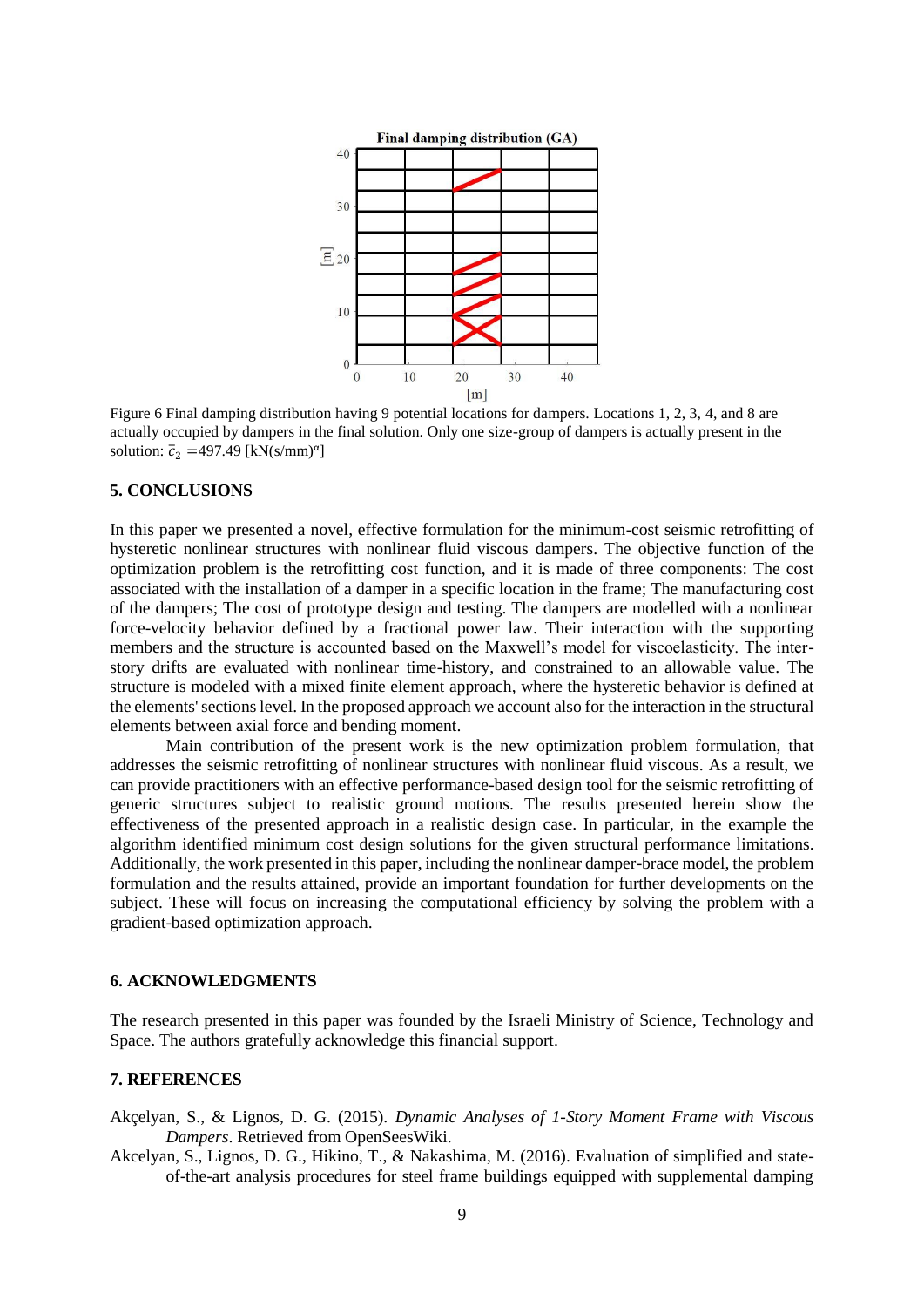devices based on E-Defense full-scale shake table tests. *Journal of Structural Engineering*.

- Dall'Asta, A., Scozzese, F., Ragni, L., & Tubaldi, E. (2017). Effect of the damper property variability on the seismic reliability of linear systems equipped with viscous dampers. *Bulletin of Earthquake Engineering*.
- Dargush, G. F., & Sant, R. S. (2005). Evolutionary aseismic design and retrofit of structures with passive energy dissipation. *Earthquake Engineering and Structural Dynamics, 34*, 1601-1626.
- Gidaris, I., & Taflanidis, A. A. (2015). Performance assessment and optimization of fluid viscous dampers through lifecycle. *Bulletin of Earthquake Engineering*.
- Gluck, N., Reinhorn, A. M., Gluck, J., & Levy, R. (1996). Design of supplemental dampers for control of structures. *Journal of Structural Engineering*.
- Kanno, Y. (2013). Damper placement optimization in a shear building model with discrete design variables: a mixed-integer second-order cone programming approach. *Earthquake Engineering & Structural Dynamics, 42*(11), 1657-1676.
- Lavan, O. (2015). A methodology for the integrated seismic design of nonlinear buildings with supplemental damping. *Structural Control and Health Monitoring*.
- Lavan, O., & Amir, O. (2014). Simultaneous topology and sizing optimization of viscous dampers in seismic retrofitting of 3D irregular frame structures. *Earthquake Engineering & Structural Dynamics, 43*(9), 1325-1342.
- Lavan, O., & Dargush, G. F. (2009). Multi-objective evolutionary seismic design with passive energy dissipation systems. *Journal of Earthquake Engineering, 13*, 758-790.
- Lavan, O., & Levy, R. (2005). Optimal design of supplemental viscous dampers for irregular shearframes in the presence of yielding. *Earthquake Engineering & Structural Dynamics, 34*(8), 889- 907.
- Lavan, O., & Levy, R. (2006). Optimal design of supplemental viscous dampers for linear framed structures. *Earthquake Engineering & Structural Dynamics*.
- Lavan, O., & Levy, R. (2010). Performance based optimal seismic retrofitting of yielding plane frames using added viscous damping. *Earthquake and Structures*.
- National Information Service for Earthquake Engineering . (2013). *10 pairs of horizontal ground motions for Los Angeles with a probability of exceedence of 10% in 50 years.* University of California, Berkeley.
- Ohtori, Y., Christenson, R. E., Spencer, B. F., & Dyke, S. J. (2004). Benchmark control problems for seismically excited nonlinear buildings. *Journal of Engineering Mechanics*.
- Oohara, K., & Kasai, K. (2002). Time-history analysis model for nonlinear viscous dampers. *Structural Engineers World Congress (SEWC).* Yokohama, Japan.
- Pollini, N., Lavan, O., & Amir, O. (2016). Towards realistic minimum-cost optimization of viscous dampers for seismic retrofitting. *Bulletin of Earthquake Engineering, 14*(3), 1-28.
- Pollini, N., Lavan, O., & Amir, O. (2017). Adjoint sensitivity analysis and optimization of hysteretic dynamic systems with nonlinear viscous dampers. *Structural and Multidisciplinary Optimization*.
- Pollini, N., Lavan, O., & Amir, O. (2017). Minimum-cost optimization of nonlinear fluid viscous dampers and their supporting members for seismic retrofitting. *Earthquake Engineering & Structural Dynamics*.
- Quarteroni, A., Sacco, R., & Saleri, F. (2010). *Numerical mathematics (Vol. 37).* Springer Science & Business Media.
- Singh, M. P., & Moreschi, L. M. (2002). Optimal placement of dampers for passive response control. *Earthquake Engineering & Structural Dynamics*.
- Sivaselvan, M. V., & Reinhorn, A. M. (2000). Hysteretic models for deteriorating inelastic structures. *Journal of Engineering Mechanics*.
- Spacone, E., Ciampi, V., & Filippou, F. C. (1992). *A beam element for seismic damage analysis.* Berkeley: Earthquake Engineering Research Center, College of Engineering, University of California at Berkeley.
- Taylor, D. (2015). Personal communication.
- Tubaldi, E., Barbato, M., & Dall'Asta, A. (2014). Performance-based seismic risk assessment for buildings equipped with linear and nonlinear viscous dampers. *Engineering Structures*.
- Tubaldi, E., Ragni, L., & Dall'Asta, A. (2015). Probabilistic seismic response assessment of linear